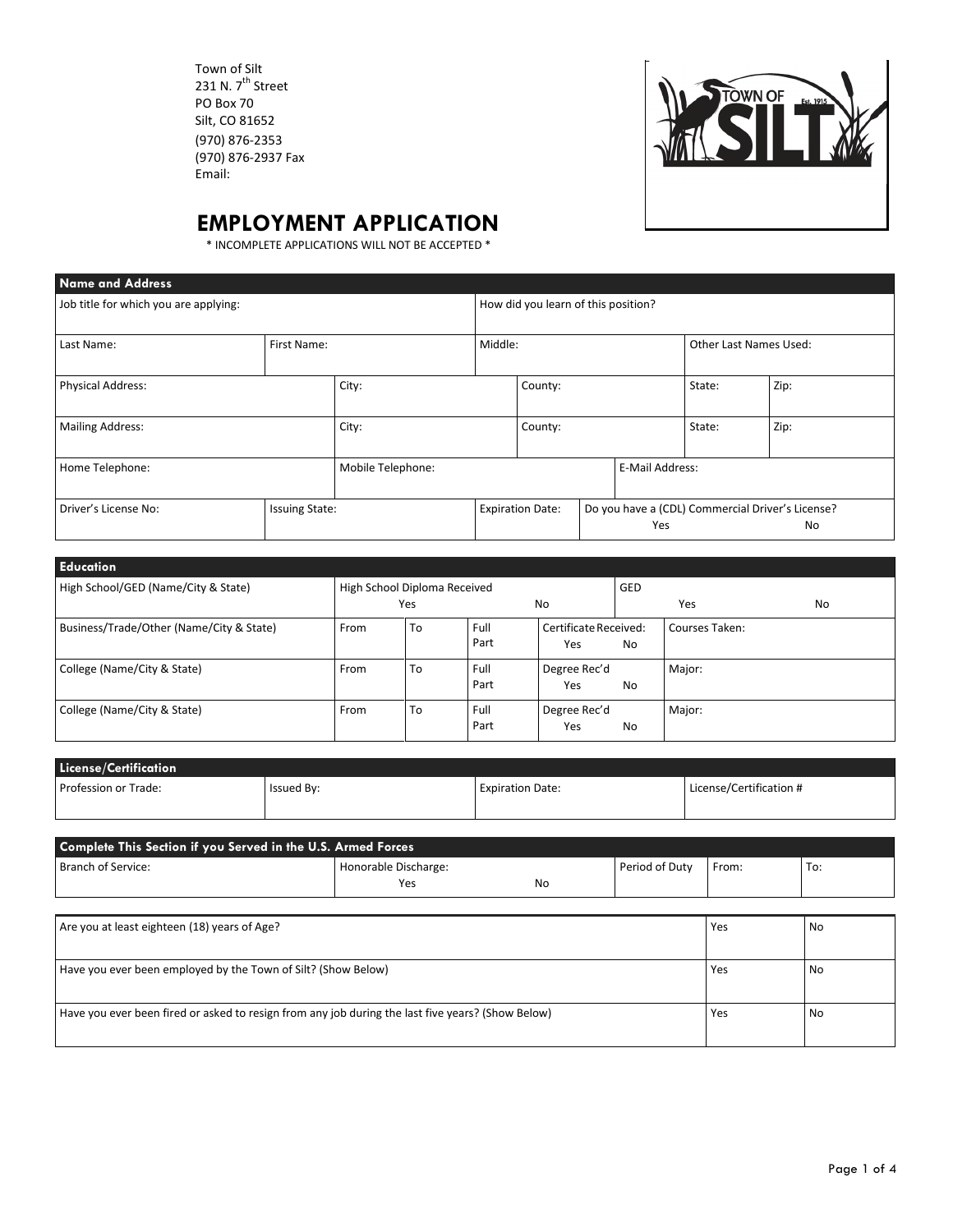|                    | Employment History (Show past 10 years) ATTACH ADDITIONAL SHEET/RESUME IF NEEDED. Show most recent employment first |                    |                                            |
|--------------------|---------------------------------------------------------------------------------------------------------------------|--------------------|--------------------------------------------|
| Employed By:       |                                                                                                                     |                    | Your Job Title:                            |
| Address:           | City, State, Zip:                                                                                                   | County:            | Employer Phone:                            |
| Supervisor's Name: | Supervisor's Title:                                                                                                 | Employed From:     | Employed To:                               |
| Salary:            | Average hours worked per week:                                                                                      | Why did you leave? | May we contact this employer?<br>Yes<br>No |
| Duties:            |                                                                                                                     |                    |                                            |
| Employed By:       |                                                                                                                     |                    | Your Job Title:                            |
| Address:           | City, State, Zip:                                                                                                   | County:            | Employer Phone:                            |
| Supervisor's Name: | Supervisor's Title:                                                                                                 | Employed From:     | Employed To:                               |
| Salary:            | Average hours worked per week:                                                                                      | Why did you leave? | May we contact this employer?<br>Yes<br>No |
| Duties:            |                                                                                                                     |                    |                                            |
| Employed By:       |                                                                                                                     |                    | Your Job Title:                            |
| Address:           | City, State, Zip:                                                                                                   | County:            | Employer Phone:                            |
| Supervisor's Name: | Supervisor's Title:                                                                                                 | Employed From:     | Employed To:                               |
| Salary:            | Average hours worked per week:                                                                                      | Why did you leave? | May we contact this employer?<br>Yes<br>No |
| Duties:            |                                                                                                                     |                    |                                            |
| Employed By:       |                                                                                                                     |                    | Your Job Title:                            |
| Address:           | City, State, Zip:                                                                                                   | County:            | Employer Phone:                            |
| Supervisor's Name: | Supervisor's Title:                                                                                                 | Employed From:     | Employed To:                               |
| Salary:            | Average hours worked per week:                                                                                      | Why did you leave? | May we contact this employer?<br>Yes<br>No |
| Duties:            |                                                                                                                     |                    |                                            |
| Employed By:       |                                                                                                                     |                    | Your Job Title:                            |
| Address:           | City, State, Zip:                                                                                                   | County:            | Employer Phone:                            |
| Supervisor's Name: | Supervisor's Title:                                                                                                 | Employed From:     | Employed To:                               |
| Salary:            | Average hours worked per week:                                                                                      | Why did you leave? | May we contact this employer?<br>Yes<br>No |
| Duties:            |                                                                                                                     |                    |                                            |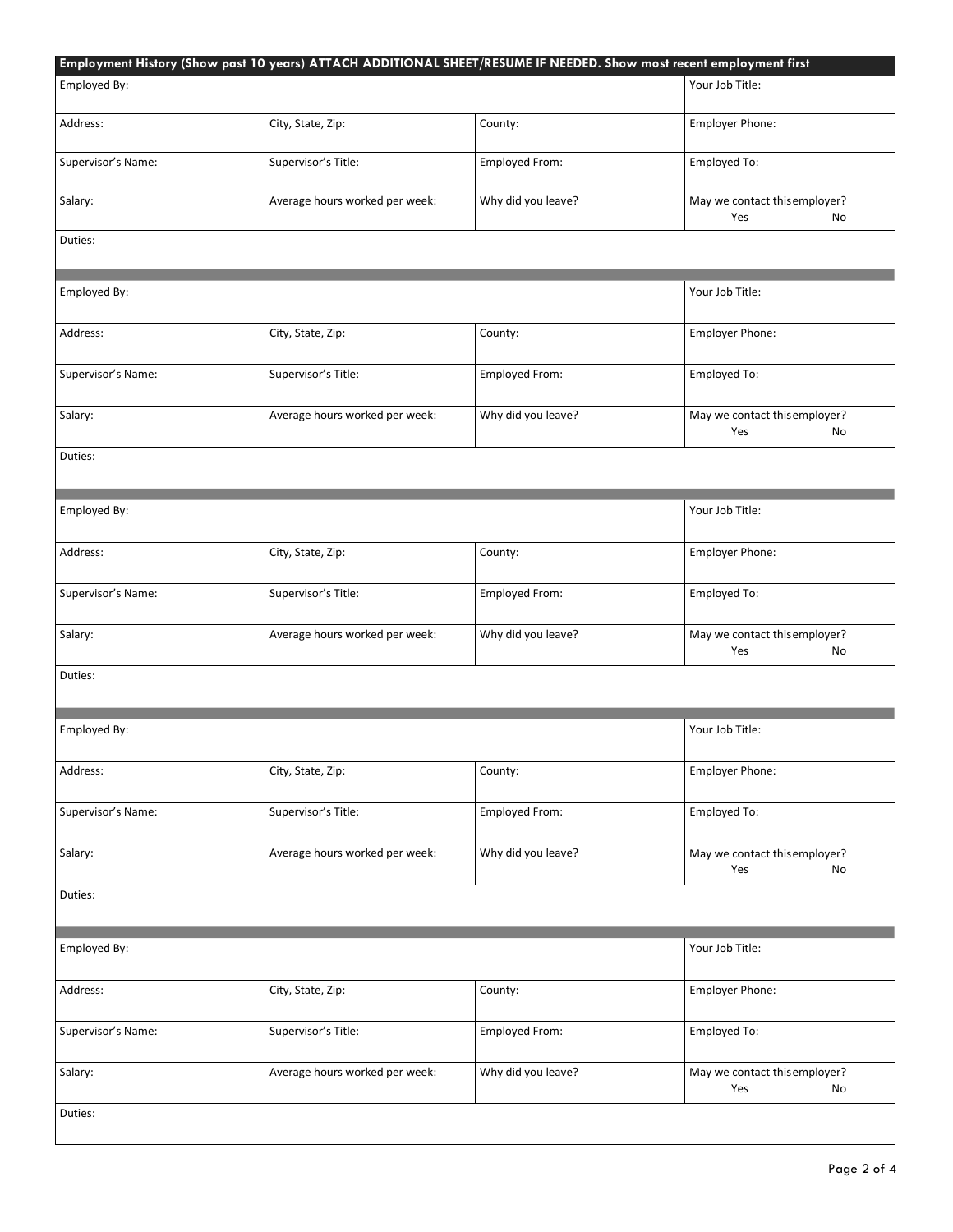| Employed By:        |                                |                    | Your Job Title:                            |
|---------------------|--------------------------------|--------------------|--------------------------------------------|
| Address:            | City, State, Zip:              | County:            | Employer Phone:                            |
| Supervisor's Name:  | Supervisor's Title:            | Employed From:     | Employed To:                               |
| Salary:             | Average hours worked per week: | Why did you leave? | May we contact this employer?<br>Yes<br>No |
| Duties:             |                                |                    |                                            |
| <b>Employed By:</b> |                                |                    | Your Job Title:                            |
| Address:            | City, State, Zip:              | County:            | Employer Phone:                            |
| Supervisor's Name:  | Supervisor's Title:            | Employed From:     | Employed To:                               |
| Salary:             | Average hours worked per week: | Why did you leave? | May we contact this employer?<br>Yes<br>No |
| Duties:             |                                |                    |                                            |
| Employed By:        |                                |                    | Your Job Title:                            |
| Address:            | City, State, Zip:              | County:            | Employer Phone:                            |
| Supervisor's Name:  | Supervisor's Title:            | Employed From:     | Employed To:                               |
| Salary:             | Average hours worked per week: | Why did you leave? | May we contact this employer?<br>Yes<br>No |
| Duties:             |                                |                    |                                            |

| References (List three references other than relatives or previous employers) |                                                                                                                                                                                            |                 |                 |  |  |  |  |
|-------------------------------------------------------------------------------|--------------------------------------------------------------------------------------------------------------------------------------------------------------------------------------------|-----------------|-----------------|--|--|--|--|
| Last Name:                                                                    | First Name:                                                                                                                                                                                | Contact number: | How long known: |  |  |  |  |
| Last Name:                                                                    | First Name:                                                                                                                                                                                | Contact number: | How long known: |  |  |  |  |
| Last Name:                                                                    | First Name:                                                                                                                                                                                | Contact number: | How long known: |  |  |  |  |
|                                                                               | Additional Information (Use the space below to summarize any additional information necessary to describe your full qualifications for the<br>specific position for which you are applying |                 |                 |  |  |  |  |
|                                                                               |                                                                                                                                                                                            |                 |                 |  |  |  |  |
|                                                                               |                                                                                                                                                                                            |                 |                 |  |  |  |  |
|                                                                               |                                                                                                                                                                                            |                 |                 |  |  |  |  |
|                                                                               |                                                                                                                                                                                            |                 |                 |  |  |  |  |